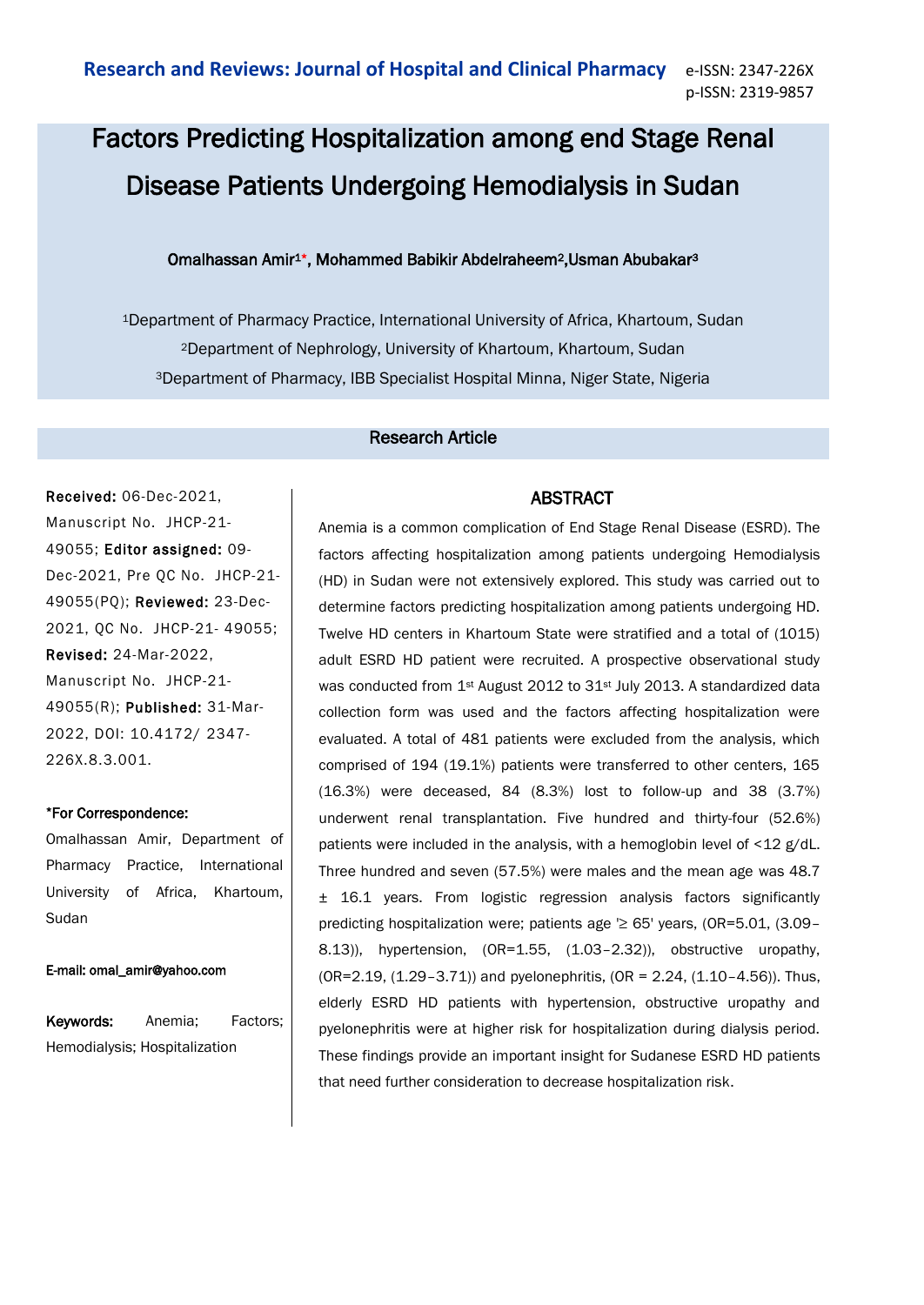# INTRODUCTION

Anemia is a severe complication among End Stage Renal Disease (ESRD) patients. Hospitalization was common among ESRD patients undergoing Haemodialysis (HD). Higher hospitalization rate among the Dialysis Outcomes and Practice Patterns Study (DOPPS) 1 countries (0.6%-1.7%). Additionally, hospitalization rate in ESRD patients on haemodialysis was documented in Saudi Arabia and Egypt as 65.4% and 49%, respectively.

Several factors contributing to hospitalization in HD patients. Higher association between Hb levels and hospitalization among HD patients. Advanced age was a modifiable risk factor for high rate of hospitalization among anaemic ESRD patients. Risk of hospitalization was increased among the Euro-DOPPS countries and associated with previous peritoneal dialysis treatment, Diabetes Mellitus (DM), cancer, and Cardiovascular Diseases (CVD) [1]. Smokers had infection-related morbidity among HD patients. Infections and access related complications were contributed to higher hospitalization rate. The factors influencing higher risk of hospitalization among HD patients in Sudan are not well-known [2]. This study aimed to determine the factors predicting hospitalization in ESRD patients undergoing HD.

## MATERIALS AND METHODS

#### **Patients**

The study was carried as a prospective observational in 1015 HD patients from twelve stratified governmental HD centres in Khartoum State. Adult's patients (≥ 18 years old) who were dialyzed at least 4 months and enrolled from August 1, 2012 to July 31, 2013, were included in the study. All patients were included after agreed by written informed consent. Patients who had malignancy or rheumatoid arthritis were excluded from the study.

#### Patient's soci-demographic, clinical, laboratory data and outcomes

Patient registration records were reviewed to identify patient's data and a standardized data collection form was used. Patients' socio-demographic information such as age, gender, race, height and dry weight were identified. Social factors, including education level, insurance status, employment status, monthly income, and marital status were recognized, along with smoking habit. Medical records were used for patients' clinical data, including comorbidities, the etiology of ESRD, and laboratory data. In addition to, data regarding anemia medications and other concomitant drugs.

For each patient, the Body Mass Index (BMI) was computed as weight in kilograms divided by the square of height in meters, and categorized into five standard groups based on the World Health Organization (WHO). The Glomerular Filtration Rates (eGFR) was estimated by using the Modification of Diet in Renal Diseases (MDRD) equation (ml/min/1.73 m<sup>2</sup>)=186 × (S<sub>cr</sub>)<sup>-1.154</sup> × (Age)<sup>0.203</sup> × (0.742 if female) × (1.210 if African-American).

In this study, anemia was defined as Hemoglobin (Hb) level <13.0 g/dL (<130 g/L) in males and <12.0 g/dL (<120 g/L) in females. Patients were followed until renal transplantation, loss to follow-up, transfer to other centers, and the end of the study or death. The hospitalization rates were recorded from the patient medical records which were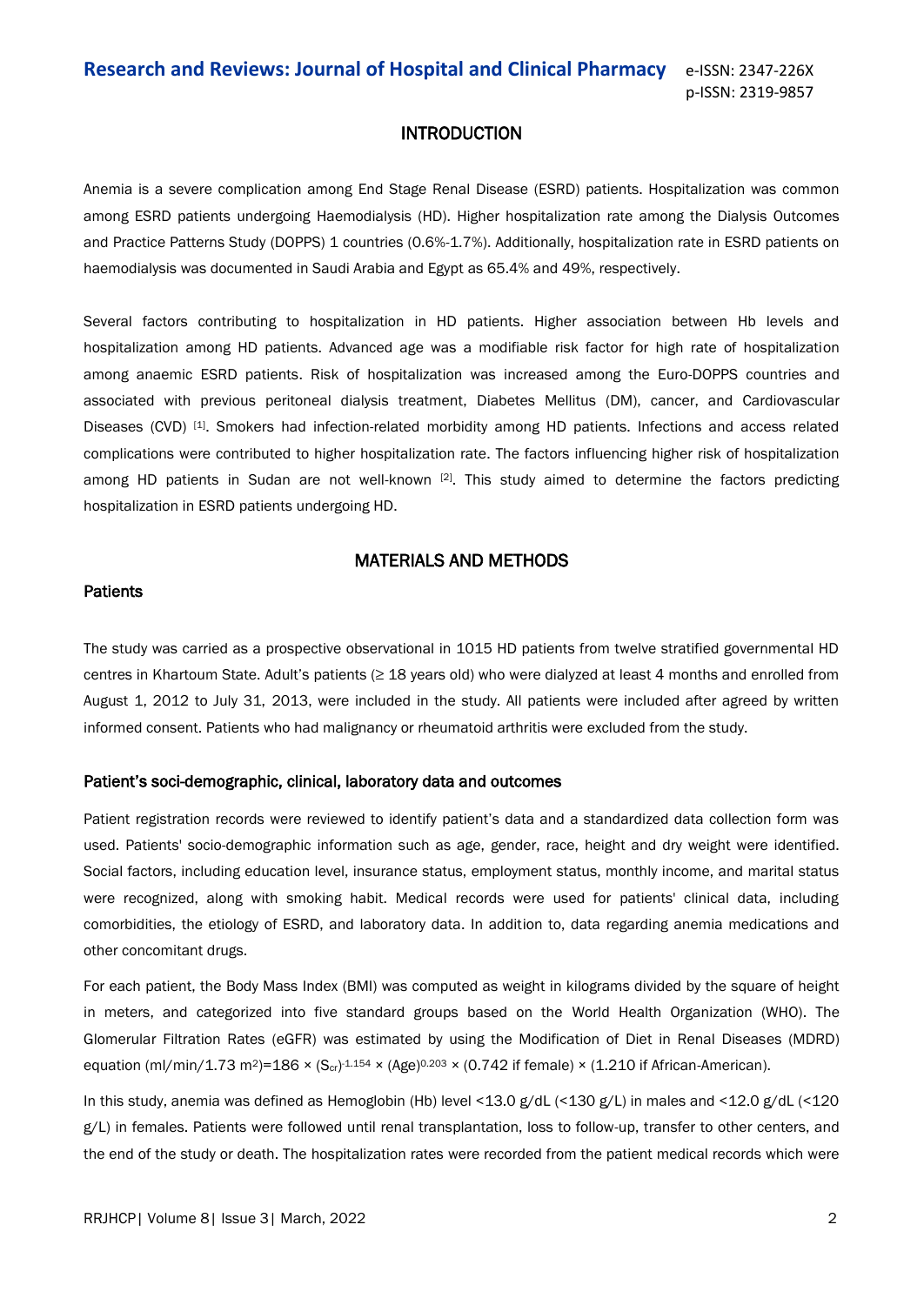performed during the monthly follow-up. Other clinical outcomes including cardiovascular events and mortality rates were determined.

The study was approved by the national centre for kidney diseases and surgery, ministry of health, republic of Sudan and other approvals from the HD centres for patient enrolment were obtained.

#### Statistical analysis

The significance variables were taken as  $p<0.05$ . The continuous variables were presented as means ( $\pm$  SD) and categorical variables were presented as frequencies and percentages. The logistic regression models were used as univariate and backward stepwise multivariate methods to determine factors predicting hospitalization. More than two categorical variables were introduced as dummy variables. All independent variables were introduced in the multivariate models. The p-value of <0.05 with adjusted Odd Ratio (OR)>1 was considered as a significant predictor. The Statistical Package for Social Sciences (SPSS) version 22.0 used for all data analysis.

## RESULTS

In this study 1015 patients were recruited. Out of them one hundred and ninety-four (19.1%) patients were transferred to other centers, 165 (16.3%) were deceased patients, 84 (8.3%) patients were lost to follow-up and 38 (3.7%) underwent renal transplantation. Five hundred and thirty-four (52.6%) patients were included in the analysis. Male patients were 307 (57.5%). The mean age of the analyzed patients was 48.66 ± 16.05 years. Table 1, shows the baseline characteristics of patients. Hospital admission during study time was determined in 206 (38.6%). The most common cause of hospitalization was catheter infections, CVD and other complications.

| Variable                                      | n (%)      |  |  |
|-----------------------------------------------|------------|--|--|
| Gender                                        |            |  |  |
| Male                                          | 307 (57.5) |  |  |
| Female                                        | 227 (42.5) |  |  |
| Age (years)                                   |            |  |  |
| 18-44                                         | 198 (37.1) |  |  |
| 45-64                                         | 234 (43.8) |  |  |
| $\geq 65$                                     | 102 (19.1) |  |  |
| $\overline{\text{B}}$ MI (kg/m <sup>2</sup> ) |            |  |  |
| Underweight <18.5                             | 129 (24.2) |  |  |
| Normal weight 18.5-24.9                       | 390 (73.0) |  |  |
| Overweight $\geq$ 25                          | 15(2.8)    |  |  |

Table 1. The baseline characteristics of anemic ESRD hemodialysis patients (534).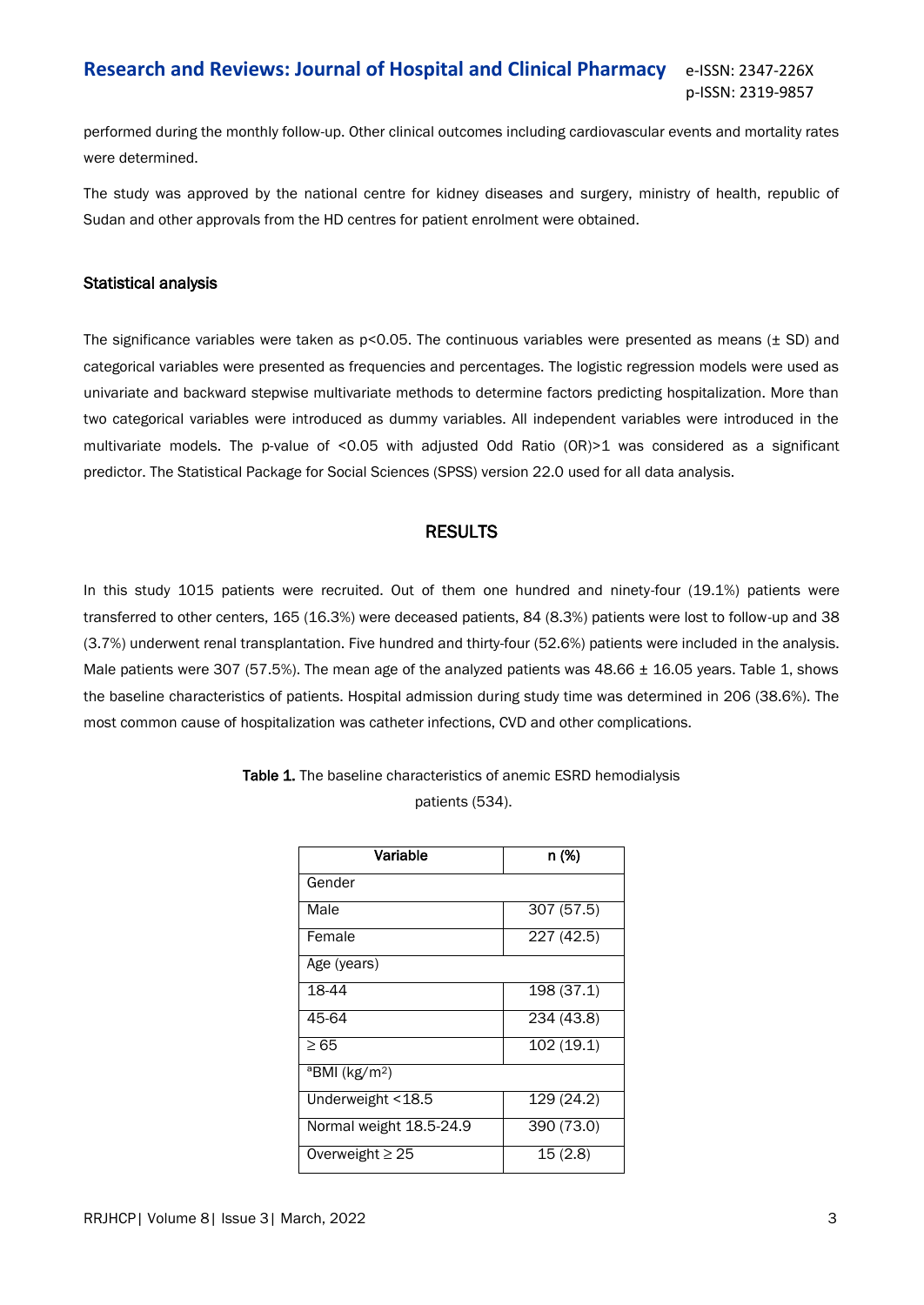p-ISSN: 2319-9857

| Race                                              |           |  |  |  |  |  |
|---------------------------------------------------|-----------|--|--|--|--|--|
| Sudanese                                          | 528(98.9) |  |  |  |  |  |
| <b>Others</b>                                     | 6(1.1)    |  |  |  |  |  |
| <b>Education level</b>                            |           |  |  |  |  |  |
| $\geq$ Secondary                                  | 349(65.4) |  |  |  |  |  |
| <secondary< td=""><td>185(34.6)</td></secondary<> | 185(34.6) |  |  |  |  |  |
| <b>Smoking habit</b>                              |           |  |  |  |  |  |
| Current                                           | 3(0.6)    |  |  |  |  |  |
| Previous                                          | 244(46.3) |  |  |  |  |  |
| Never                                             | 287(53.7) |  |  |  |  |  |
| Family history of <b><b>ESRD</b></b>              |           |  |  |  |  |  |
| No                                                | 450(84.3) |  |  |  |  |  |
| Yes                                               | 84(15.7)  |  |  |  |  |  |
| Comorbidities                                     |           |  |  |  |  |  |
| Other diseases                                    | 67(12.5)  |  |  |  |  |  |
| Gout                                              | 55(10.3)  |  |  |  |  |  |
| No comorbid disease                               | 47(8.8)   |  |  |  |  |  |
| Hyperlipidemia                                    | 21(3.9)   |  |  |  |  |  |
| Liver disease                                     | 10(1.9)   |  |  |  |  |  |
| Postoperative complication                        | 7(1.3)    |  |  |  |  |  |
| Malnutrition                                      | 1(0.2)    |  |  |  |  |  |
| <b>Etiology of ESRD</b>                           |           |  |  |  |  |  |
| Hypertension                                      | 297(55.6) |  |  |  |  |  |
| Diabetes mellitus                                 | 135(25.3) |  |  |  |  |  |
| Obstructive uropathy                              | 79(14.8)  |  |  |  |  |  |
| Other causes                                      | 81(15.2)  |  |  |  |  |  |
| Treatment                                         | 40(7.5)   |  |  |  |  |  |
| Unknown                                           | 37(6.9)   |  |  |  |  |  |
| Chronic glomerulonephritis                        | 37(6.9)   |  |  |  |  |  |
| Pyelonephritis                                    | 37(6.9)   |  |  |  |  |  |
| Interstitial nephropathy                          | 6(1.1)    |  |  |  |  |  |
| Hereditary nephropathy                            | 3(0.6)    |  |  |  |  |  |

# Predictors of hospitalization

The significant factors predicting hospitalization in simple and multivariate logistic regression analysis (Table 2).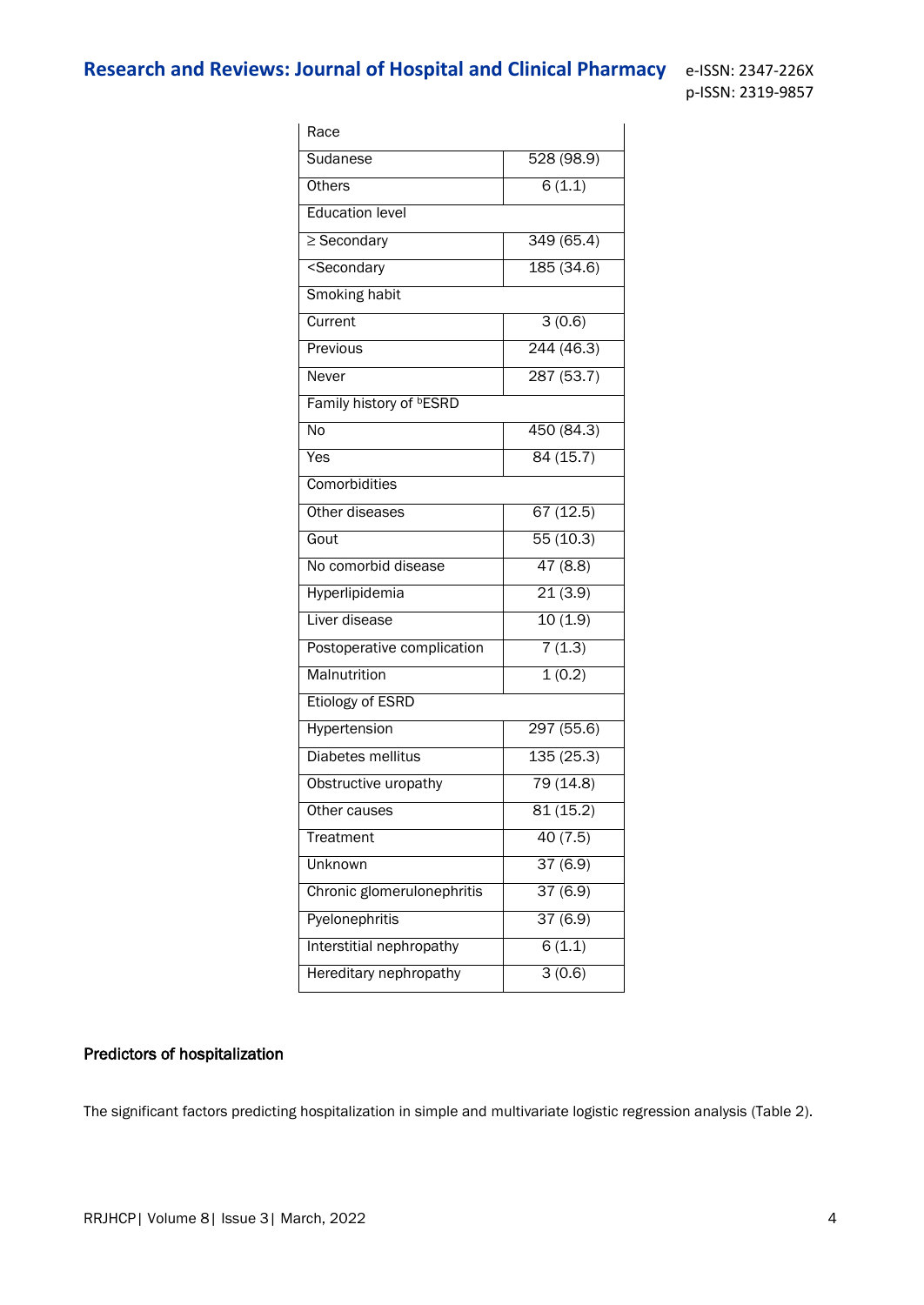Table 2. Factors predicting hospitalization among ESRD HD patients (n=534) using simple and multiple regression analysis.

| Variable                                                                                                           | Simple regression |                      |                | <b>Multiple regression</b>   |                                |                          |  |  |
|--------------------------------------------------------------------------------------------------------------------|-------------------|----------------------|----------------|------------------------------|--------------------------------|--------------------------|--|--|
|                                                                                                                    | β                 | Crude OR (CI<br>95%) | $\mathsf{P}$   | β                            | <b>Adjusted OR</b><br>(CI 95%) | P                        |  |  |
| Age (years)                                                                                                        |                   |                      |                |                              |                                |                          |  |  |
| 18-44                                                                                                              | $\overline{0}$    | $\mathbf 1$          | $\blacksquare$ | $\mathbf 1$                  | $\mathbf{1}$                   | $\overline{\phantom{a}}$ |  |  |
| 45-64                                                                                                              | $-0.10$           | 0.90(0.60,<br>1.36)  | 0.628          | $\qquad \qquad \blacksquare$ | $\overline{\phantom{a}}$       |                          |  |  |
| $\geq 65$                                                                                                          | 1.62              | 5.03(3.00,<br>8.43)  | < 0.001        | 1.73                         | 5.63(3.41,<br>9.30)            | < 0.001                  |  |  |
| <b>Education level</b>                                                                                             |                   |                      |                |                              |                                |                          |  |  |
| $\geq$ Secondary                                                                                                   | 0                 | $\mathbf{1}$         | $\blacksquare$ | $\overline{\phantom{a}}$     | $\overline{\phantom{a}}$       | $\overline{\phantom{a}}$ |  |  |
| <secondary< td=""><td>0.57</td><td>1.78(1.23,<br/>2.56)</td><td>0.002</td><td></td><td></td><td></td></secondary<> | 0.57              | 1.78(1.23,<br>2.56)  | 0.002          |                              |                                |                          |  |  |
| <b>Comorbidities</b>                                                                                               |                   |                      |                |                              |                                |                          |  |  |
| Gout (no/yes)                                                                                                      | 0.56              | 1.75(1.00,<br>3.07)  | 0.049          | 0.60                         | 1.82(0.97,<br>3.39             | 0.060                    |  |  |
| Post-operative<br>complication (no/yes)                                                                            | 0.76              | 2.15(0.48,<br>9.68   | 0.321          | 1.74                         | 5.72(1.17,<br>27.88)           | 0.031                    |  |  |
| Other comorbidities                                                                                                | $-0.06$           | 0.94(0.55,<br>1.60)  | 0.820          | 0.74                         | 2.09(1.11,<br>3.93)            | 0.023                    |  |  |
| <b>Etiology of ESRD</b>                                                                                            |                   |                      |                |                              |                                |                          |  |  |
| Hypertension (no/yes)                                                                                              | 0.47              | 1.60(1.12,<br>2.28   | 0.010          | 0.67                         | 1.95(1.23,<br>3.09             | 0.005                    |  |  |
| Obstructive uropathy<br>(no/yes)                                                                                   | 0.40              | 1.49(0.92,<br>2.41)  | 0.104          | 1.01                         | 2.75(1.56,<br>4.87)            | < 0.001                  |  |  |
| Treatment (no/yes)                                                                                                 | $-0.83$           | 0.44(0.20,<br>0.94)  | 0.034          | $\overline{\phantom{a}}$     |                                |                          |  |  |
| Unknown (no/yes)                                                                                                   | $-0.16$           | 0.85(0.42,<br>1.72)  | 0.656          | 0.87                         | 2.39(1.05,<br>5.40)            | 0.037                    |  |  |
| Pyelonephritis (no/yes)                                                                                            | 0.44              | 1.56(0.80,<br>3.04)  | 0.195          | 1.03                         | 2.81(1.34,<br>5.90)            | 0.006                    |  |  |

The result of final model stepwise backward multivariate analysis that the significant predictors for hospitalization among anemic ESRD HD patients were patients' advanced age (≥ 65 years) (OR=5.01), hypertension (OR=1.55), obstructive uropathy (OR=2.19), and pyelonephritis (OR=2.24) (Table 3).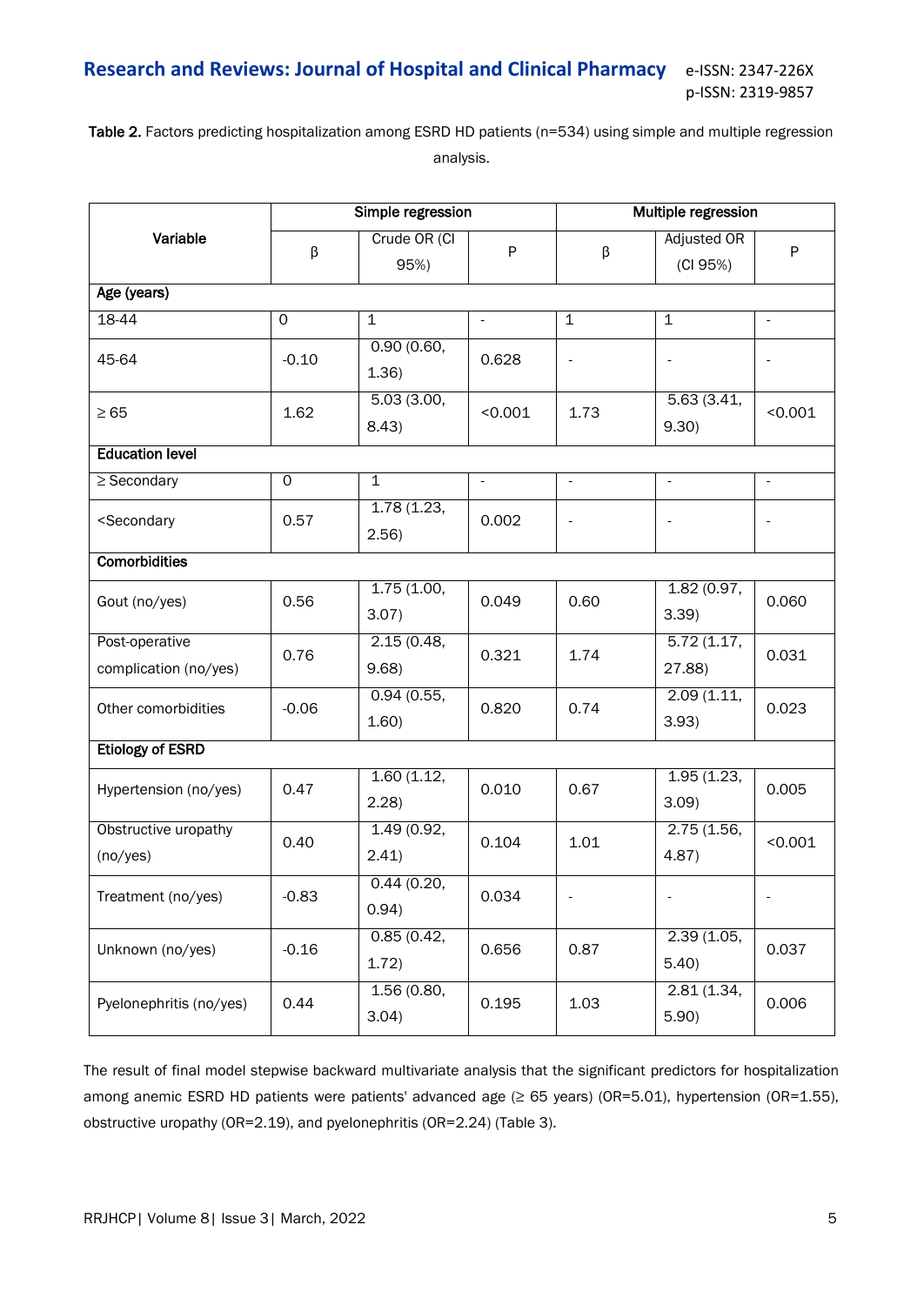Table 3. Factors significantly predicting hospitalization among ESRD HD patients (n=534) using multiple logistic regression analysis.

| Variable                         | ßа   | Adjusted OR (95% CIb) | p-value |
|----------------------------------|------|-----------------------|---------|
| Age groups (years)               |      |                       |         |
| 18-44                            | Ω    | 1                     |         |
| $\geq 65$                        | 1.61 | 5.01(3.09, 8.13)      | < 0.001 |
| Other comorbid diseases (no/yes) | 0.52 | 1.68(0.93, 3.03)      | 0.086   |
| Hypertension (no/yes)            | 0.44 | 1.55(1.03, 2.32)      | 0.035   |
| Obstructive uropathy (no/yes)    | 0.78 | 2.19(1.29, 3.71)      | 0.004   |
| Pyelonephritis (no/yes)          | 0.81 | 2.24(1.10, 4.56)      | 0.027   |

## **DISCUSSION**

The current study revealed that prevalence of hospitalization during the study was 39%, for different conditions. In the US the rate of hospitalization among patients undergoing HD in 2014 was 1.7 per patient. However, it was higher in Canada 73.9%. Lower prevalence of hospitalization was reported among HD patients in Korea as 37%. The present study finding was higher than those documented in Saudi Arabia 23.7%. These discrepancies explain by the differences in the methodology and population  $[3-7]$ . Nevertheless, advanced aged patients with hypertension, obstructive uropathy and pyelonephritis as baseline causes of ESRD were identified as factors associated with increased risk of hospitalization among HD patients.

The current research found that patients aged 65 years or older, increased risk of hospitalization among study patients compared to younger patients. This is in agreement with several previous studies findings. However, this study showed that patients hospitalized during the study time were fivefold more likely to be older than ('18-44' years). Contrary, advanced age was found not to be associated with hospitalization for non-access-related causes. However, older age was found as significant risk factor associated with serious infections contributes to hospitalization among hemodialysis ESRD patients [8-15]. The present study finding partially disagree with those of the DOPPS study which found that age was not associated with hospitalization rate among most Euro-DOPPS countries. Except in UK, where advanced age ( $\geq$  65 years) was associated with increased risk of hospital admission, this may have related to increased catheters use in UK than in other countries. This may explain by the reductions in estimated GFR contributed to increase of prevalence of all Chronic Kidney Disease (CKD)-related complications even in geriatric patients regardless of age. In addition, age relating functional and structural changes may affect all organ systems and reduce homeostatic capacity and increases vulnerability, which lead to more complications in the presence of CKD-related anemia.

It was found that hypertension was independently associated with hospitalization. It was present in 55% as a leading cause of ESRD among these study patients. This compare to 14.3% and 43% the rate of hypertension range in Sudan reported in previous studies. The current study results in agreement with finding in Egyptian HD patients found that hypertension as a comorbid disease increased risk of hospitalization [16-19]. In addition, patients with

RRJHCP| Volume 8| Issue 3| March, 2022 6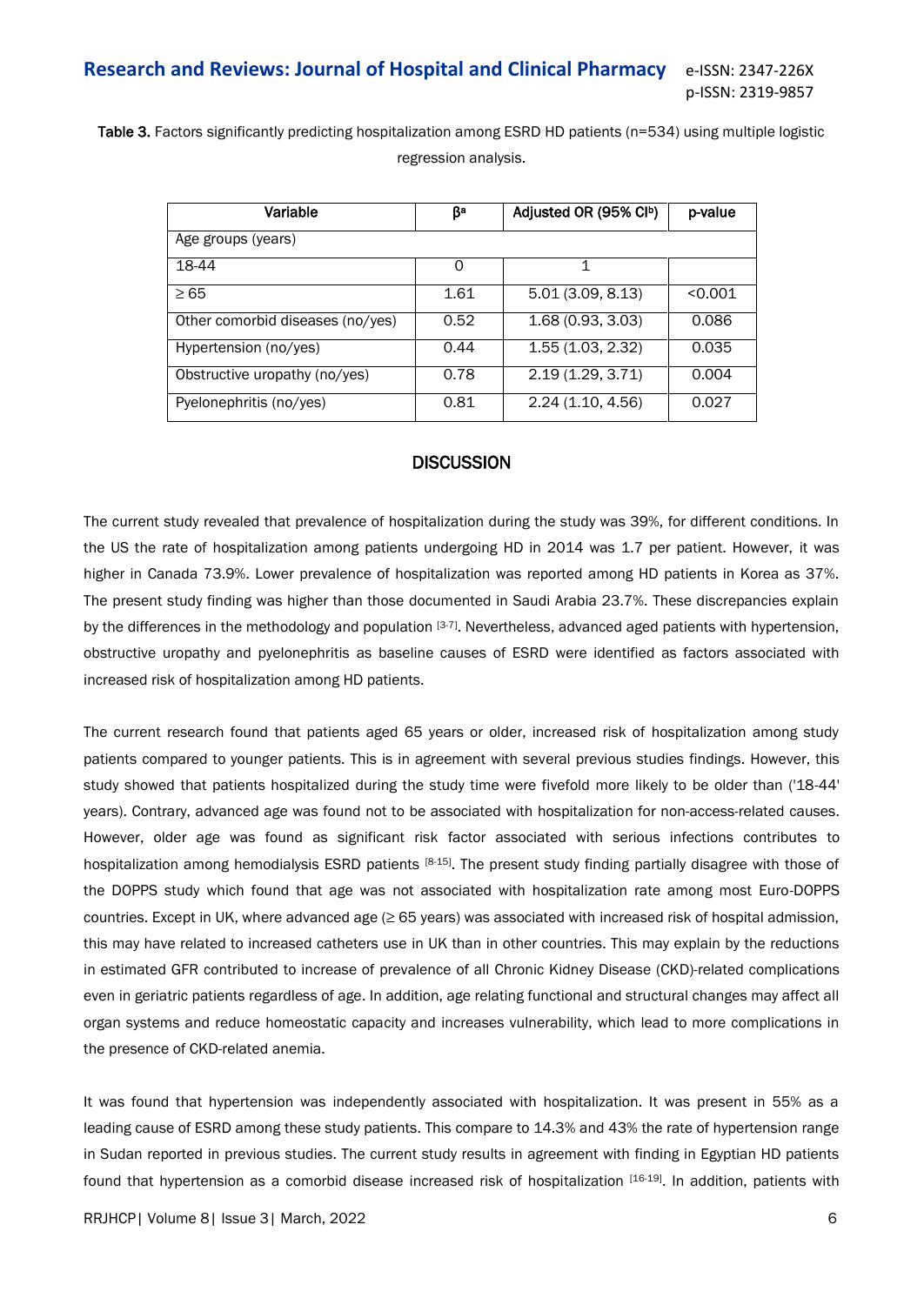unchanged or higher Systolic Blood Pressure (SBP) were found at a higher risk of hospitalization than patients with lower SBP for causes other than access complications. Likewise, elevation of SBP may increase the comorbidities and contribute to a higher risk of complications. However, the pathophysiology of this hemodynamic outcome was not determined. A study conducted in HD patients documented that 24% were hospitalized and 15% of them due to hypertension [20-23]. Similarly, hypertension and CVD have been documented to be major causes of hospitalization. Conversely, previous study showed that hospitalization of dialysis patients with advanced CKD was related to CVD and infectious diseases rather than hypertension. These variations may relate to differences in geographical regions, population, and methodology.

In the present study the analysis showed that obstructive uropathy was significantly increased rate of hospitalization as a baseline cause of ESRD <sup>[24]</sup>. Other studies agreement with this study finding was reported that patients with obstructing calculi were at higher risk for worsen of renal function and hospitalization. In other hand, several studies have reported that nephrolithiasis was associated with CVD. Notably, CVD including coronary artery disease, silent myocardial ischemia, ventricular arrhythmias, atrial fibrillation, Left Ventricular Hypertrophy (LVH), aorta and mitral valve calcification, were found as the most common cause of hospital stay among HD patients. As well as the CVD risk factors were contributed to increased morbidity rates among these patients [25-29]. A study reported that the duration and frequency of hospitalization has been found to be associated with uncontrolled anemia and cardiovascular events.

This research also showed that pyelonephritis as a cause of ESRD may associate with increase hospitalization among HD patients. Currently, relatively little is known about the prevalence of acute pyelonephritis related hospitalization among HD patients [30]. However, this study result was consistent with previous studies finding showing that higher rate of pyelonephritis related hospitalization among general population in the US. The present study was also in agreement with a study showing that 9.96% of women and 1.18% of men were hospitalized for pyelonephritis<sup>[31]</sup>.

## **CONCLUSION**

This study has several limitations. First, the observational nature of the study not improves the causal association of the predictors with hospitalization rate. Second, the frequency of hospitalization identified from the patient's medical records in dialysis centers which may sometimes the information unavailable. However, the study also has some strength that it was used longitudinal prospective data for substantial number of HD patients including all ranges of the demographic and laboratory data from multi dialysis centers across the town. The hospitalization rate was higher among these study patients. Hospitalization risk increased with patients advanced age, hypertension, obstructive uropathy and pyelonephritis. These findings significantly contribute to the clinical practice considering quality of life of hemodialysis patients in Sudan.

# ACKNOWLEDGMENT

Great thanks to the staff and patients in hemodialysis centers in Khartoum Sudan for their contribution in this study.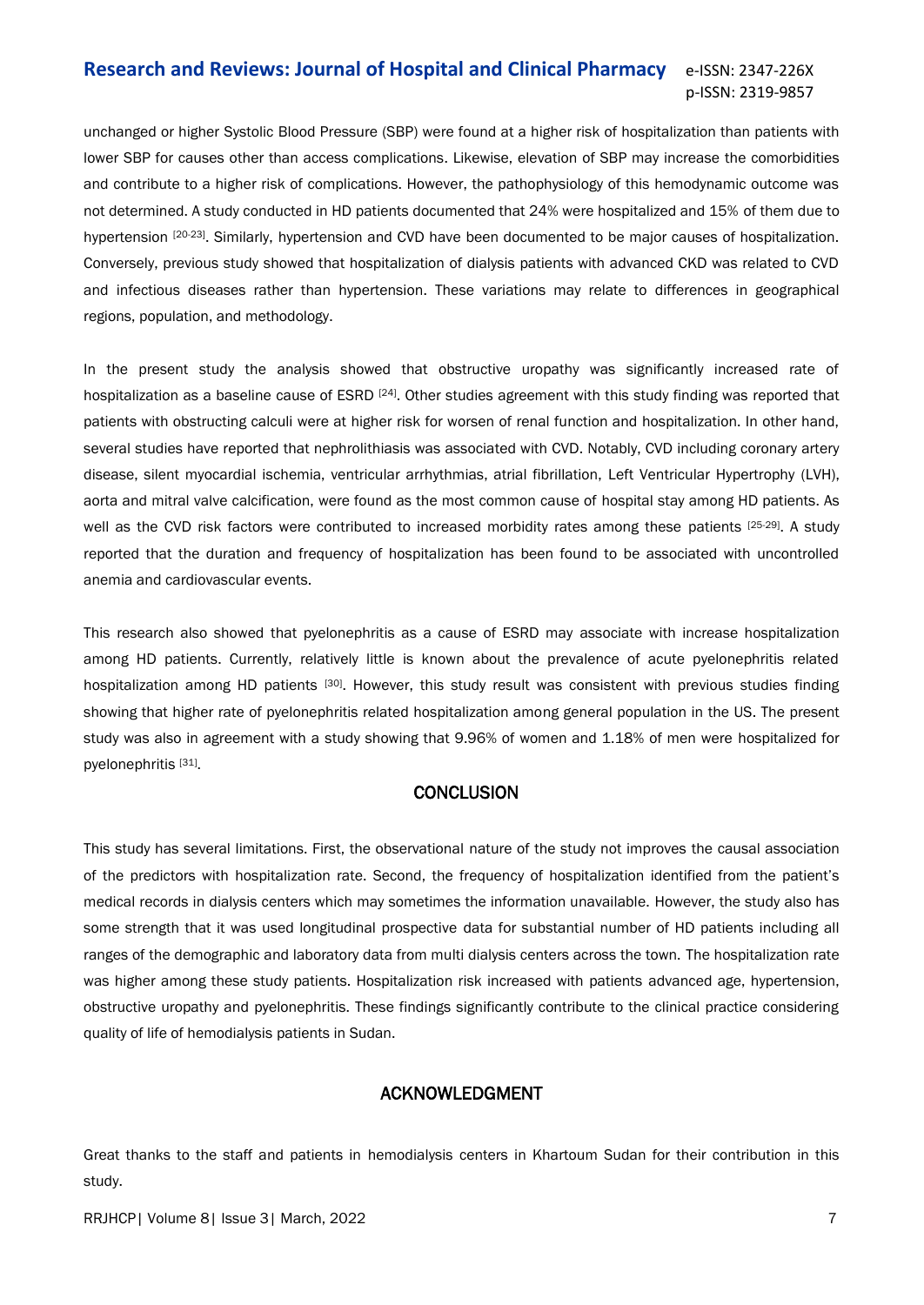# **REFERENCES**

- 1. Pisoni RL, et al. [Anemia management and outcomes from 12 countries in the Dialysis Outcomes and](https://www.sciencedirect.com/science/article/abs/pii/S0272638604005062)  [Practice Patterns Study \(DOPPS\).](https://www.sciencedirect.com/science/article/abs/pii/S0272638604005062) Am J Kidney Dis. 2015;44:94-111.
- 2. Hassanien AA, et al. [Retrospective observational study examining indications for hospitalisation among](https://journals.sagepub.com/doi/full/10.1177/2054270414547146)  [haemodialysis patients at one of the Ministry of Health Hospitals in Makkah, Saudi Arabia.](https://journals.sagepub.com/doi/full/10.1177/2054270414547146) J R Soc Med. 2014;5:1-11.
- 3. Hisham ESM, et al. [Hospitalization among prevalent hemodialysis patients](https://journals.ekb.eg/article_650.html) : One year retrospective study [Introduction: Patients and methods.](https://journals.ekb.eg/article_650.html) Egypt J Community Med. 2016;34:19-32.
- 4. Khan SS, et al. [Health care utilization among patients with chronic kidney disease.](https://www.sciencedirect.com/science/article/pii/S0085253815485400) Kidney Int. 2002;62:229-236.
- 5. Li S, et al. [Anemia and cardiovascular disease, hospitalization, end stage renal disease, and death in older](https://link.springer.com/article/10.1007/s11255-004-3068-2)  [patients with chronic kidney disease.](https://link.springer.com/article/10.1007/s11255-004-3068-2) Int Urol Nephrol. 2005;37:395-402.
- 6. Rayner HC, et al. [Mortality and hospitalization in haemodialysis patients in five European countries: Results](https://academic.oup.com/ndt/article/19/1/108/1813355?login=true)  [from the Dialysis Outcomes and Practice Patterns Study \(DOPPS\).](https://academic.oup.com/ndt/article/19/1/108/1813355?login=true) Nephrol Dial Transplant. 2004;19:108- 120.
- 7. Mc Causland Finnian R, et al. [Article association of smoking with cardiovascular and infection-related](https://cjasn.asnjournals.org/content/7/11/1827.abstract)  [morbidity and mortality in chronic hemodialysis.](https://cjasn.asnjournals.org/content/7/11/1827.abstract) 2012;7:1827-1835.
- 8. Vaiciuniene R, et al. [Hospitalization in hemodialysis patients in one region of Lithuania.](https://journals.sagepub.com/doi/abs/10.1177/039139880502801206) Int J Artif Organs. 2005;28:1228-31.
- 9. Levey AS, et al. [A more accurate method to estimate glomerular filtration rate from serum creatinine: A new](https://www.acpjournals.org/doi/abs/10.7326/0003-4819-130-6-199903160-00002)  [prediction equation.](https://www.acpjournals.org/doi/abs/10.7326/0003-4819-130-6-199903160-00002) Ann Intern Med. 1999;130:461-70.
- 10. Mc Murray, John, et al. [Kidney Disease: Improving Global Outcomes \(KDIGO\) Anemia Work Group: KDIGO](https://acuresearchbank.acu.edu.au/item/85399/kidney-disease-improving-global-outcomes-kdigo-anemia-work-group-kdigo-clinical-practice-guideline-for-anemia-in-chronic-kidney-disease)  [Clinical Practice Guideline for Anemia in Chronic Kidney Disease.](https://acuresearchbank.acu.edu.au/item/85399/kidney-disease-improving-global-outcomes-kdigo-anemia-work-group-kdigo-clinical-practice-guideline-for-anemia-in-chronic-kidney-disease) Kidney Int Suppl. 2012;2:279-335.
- 11. Quinn RR, et al. [Impact of modality choice on rates of hospitalization in patients eligible.](https://journals.sagepub.com/doi/abs/10.3747/pdi.2012.00257) Perit Dial Int. 2014;34:41-48.
- 12. Lee SY, et al. [The prevalence, association, and clinical outcomes of frailty in maintenance dialysis patients.](https://www.sciencedirect.com/science/article/pii/S1051227616301789) J Ren Nutr. 2017;27:106-12.
- 13. Perez-Garcia R, et al. [Baseline characteristics of an incident haemodialysis population in Spain: Results](https://academic.oup.com/ndt/article/24/2/578/1838886?login=true)  [from answer-A multicentre, prospective, observational cohort study.](https://academic.oup.com/ndt/article/24/2/578/1838886?login=true) Nephrol Dial Transplant. 2009;24:578- 588.
- 14. Inrig JK, et al. [Association of intradialytic blood pressure changes with hospitalization and mortality rates in](https://www.sciencedirect.com/science/article/pii/S0085253815523934)  [prevalent ESRD patients.](https://www.sciencedirect.com/science/article/pii/S0085253815523934) Kidney Int. 2007;71:454-461.
- 15. Dalrymple LS, et al. [The risk of infection-related hospitalization with decreased kidney function.](https://www.sciencedirect.com/science/article/abs/pii/S0272638611011784) Am J Kidney Dis. 2012;59:356-363.
- 16. Bowling CB, et al. [Age-specific associations of reduced estimated glomerular filtration rate with concurrent](https://cjasn.asnjournals.org/content/6/12/2822.short)  [chronic kidney disease complications.](https://cjasn.asnjournals.org/content/6/12/2822.short) Clin J Am Soc Nephrol. 2011;6:2822-28.
- 17. Guralnik JM, et al. [Prevalence of anemia in persons 65 years and older in the United States](https://ashpublications.org/blood/article/104/8/2263/19067/Prevalence-of-anemia-in-persons-65-years-and-older) : Evidence for a [high rate of unexplained anemia.](https://ashpublications.org/blood/article/104/8/2263/19067/Prevalence-of-anemia-in-persons-65-years-and-older) Blood. 2004;104:2263-2268.